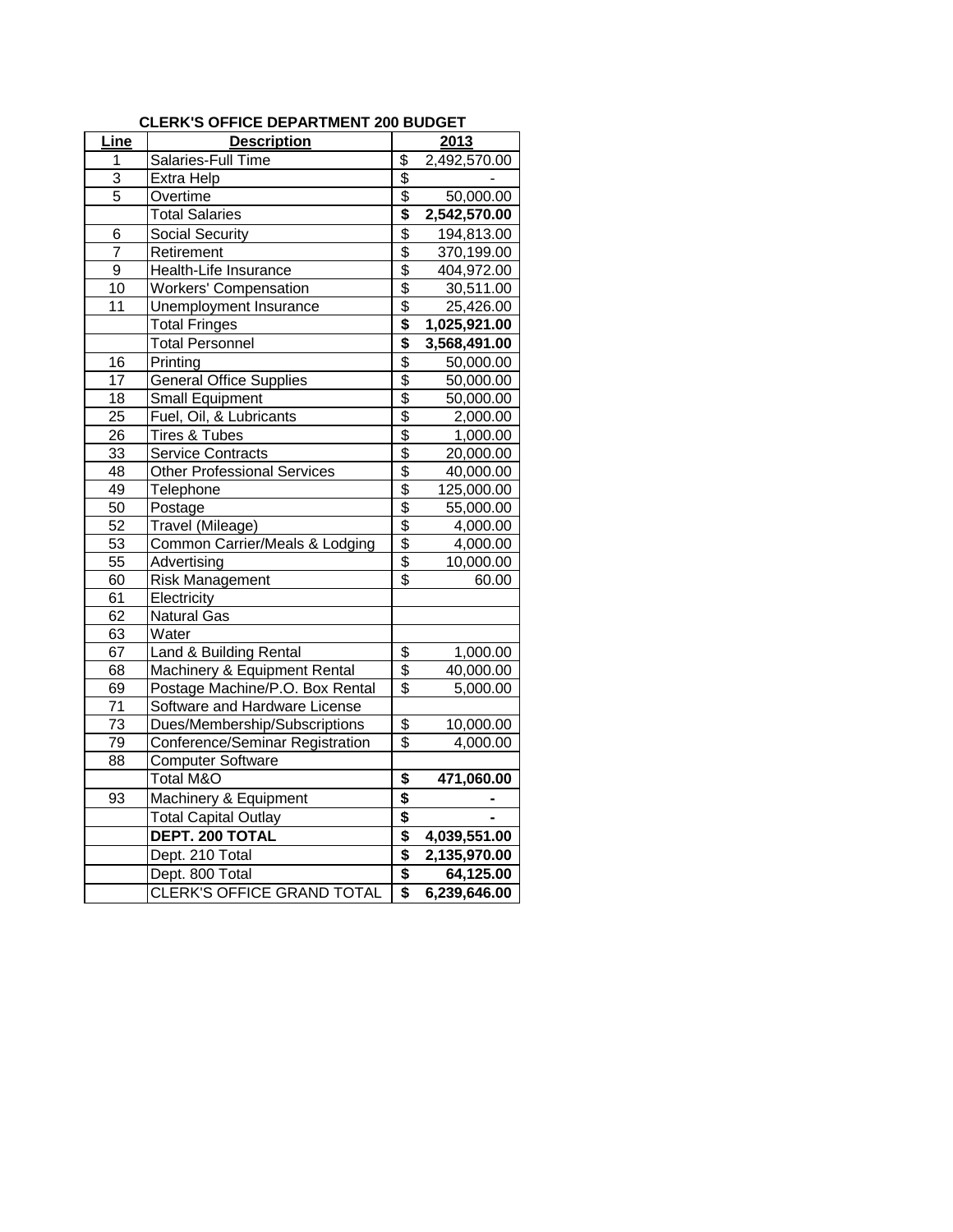| Line           | <b>Description</b>                       | 2013                      |              |  |
|----------------|------------------------------------------|---------------------------|--------------|--|
| 1              | Salaries-Full Time                       | \$                        | 644,890.00   |  |
| 3              | Extra Help                               |                           | 200,000.00   |  |
| 4              | <b>Contract Labor</b>                    | $\frac{6}{9}$             |              |  |
| $\overline{5}$ | Overtime                                 |                           | 50,000.00    |  |
|                | <b>Total Salaries</b>                    | \$                        | 894,890.00   |  |
| 6              | Social Security                          | \$                        | 62,354.00    |  |
| $\overline{7}$ | Retirement                               |                           | 117,540.00   |  |
| 9              | Health-Life Insurance                    | $\frac{6}{3}$             | 89,625.00    |  |
| 10             | <b>Workers' Compensation</b>             |                           | 9,688.00     |  |
| 11             | Unemployment Insurance                   | $\frac{6}{3}$             | 8,073.00     |  |
| 12             | Vehicle Allowance                        | \$                        | 7,800.00     |  |
|                | <b>Total Fringes</b>                     | $\overline{\mathbf{S}}$   | 295,080.00   |  |
|                | <b>Total Personnel</b>                   | \$                        | 1,189,970.00 |  |
| 16             | Printing                                 | $\overline{\$}$           | 20,000.00    |  |
| 17             | <b>General Office Supplies</b>           | $\overline{\mathfrak{s}}$ | 20,000.00    |  |
| 18             | Small Equipment                          | \$                        | 20,000.00    |  |
| 28             | <b>Building Materials &amp; Supplies</b> |                           | 10,000.00    |  |
| 29             | Paints & Metals                          | \$\$                      | 5,000.00     |  |
| 31             | <b>Repair Parts</b>                      |                           | 10,000.00    |  |
| 33             | <b>Service Contracts</b>                 | $rac{6}{3}$               | 140,000.00   |  |
| 48             | Other Professional Services              |                           | 100,000.00   |  |
| 49             | Telephone                                |                           | 50,000.00    |  |
| 50             | Postage                                  | $\frac{6}{9}$             | 50,000.00    |  |
| 52             | Travel                                   |                           | 10,000.00    |  |
| 55             | Advertising                              | $\overline{\$}$           | 10,000.00    |  |
| 61             | Electricity                              |                           |              |  |
| 62             | <b>Natural Gas</b>                       |                           |              |  |
| 63             | Water                                    |                           |              |  |
| 66             | Machinery & Equipment Repair             | \$                        | 10,000.00    |  |
| 67             | Land & Building Rental                   | $\frac{6}{3}$             | 140,000.00   |  |
| 68             | Machinery & Equipment Rental             |                           | 15,000.00    |  |
| 69             | Postage Machine/P.O. Box Rental          | $\overline{\$}$           | 5,000.00     |  |
| 71             | Software and Hardware License            | \$                        | 10,000.00    |  |
| 73             | Dues/Membership/Subscriptions            | $\overline{\mathcal{E}}$  | 1,000.00     |  |
| 88             | <b>Computer Software</b>                 | \$                        | 20,000.00    |  |
|                | Total M&O                                | \$                        | 646,000.00   |  |
| 93             | Machinery & Equipment                    | \$                        | 300,000.00   |  |
|                | <b>Total Capital Outlay</b>              | \$                        | 300,000.00   |  |
|                | <b>TOTAL</b>                             | $\overline{\mathbf{s}}$   | 2,135,970.00 |  |

## **CLERK'S OFFICE DEPARTMENT 210 BUDGET**